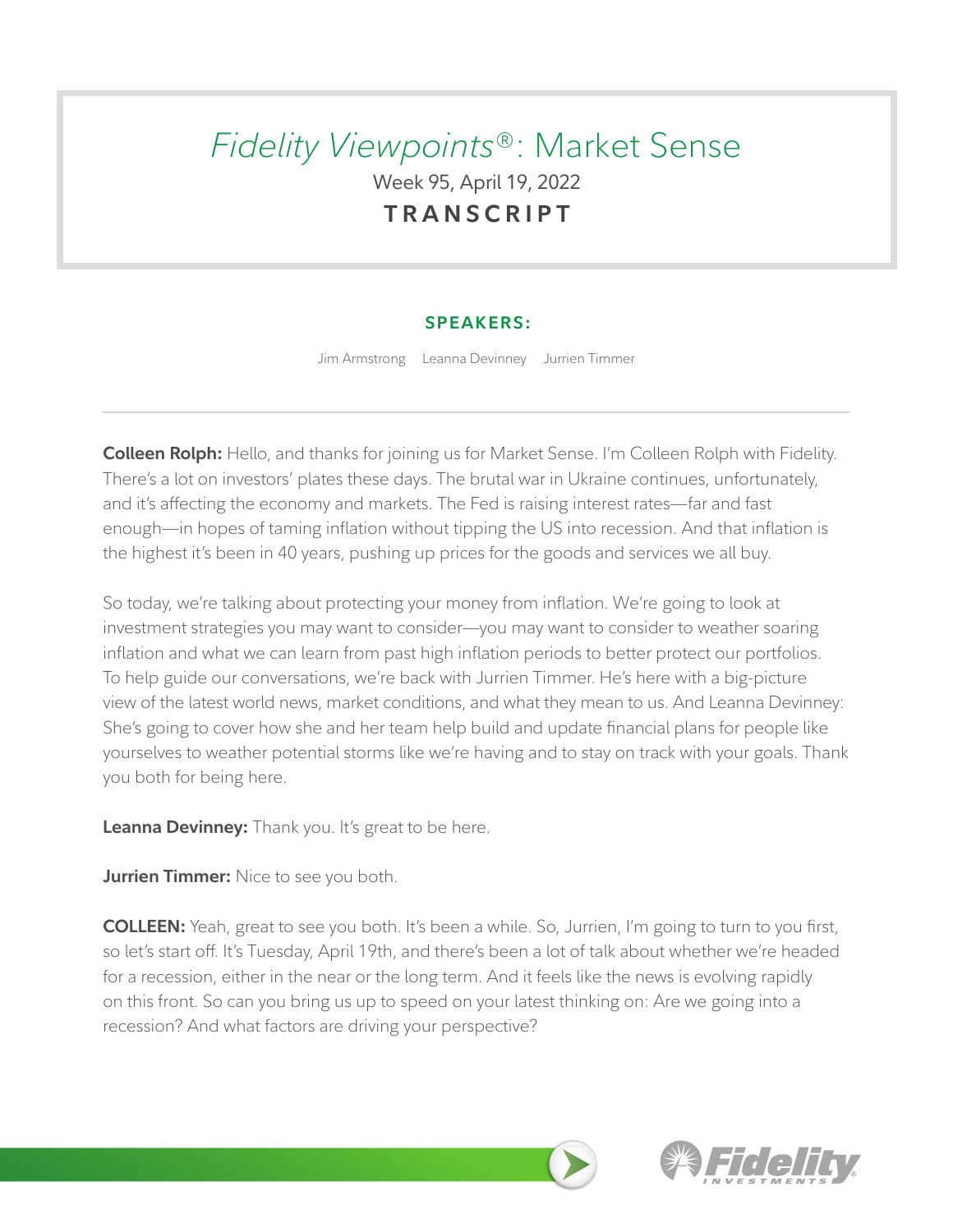**JURRIEN:** Yeah. No, it's obviously an important question, and for a long time so the Fed has these two mandates, right: full employment, stable inflation. And the full employment stuff is certainly working. As we all know, the job market is very strong. And the economy, generally speaking, is still very strong. So we don't really see a recession on the horizon anytime soon, but the market has flashed a few warning signals. One is the yield curve, right, the difference between short term rates and long term rates—very briefly inverted, meaning long rates fell below short rates. And that historically has been an indicator of recession, although certainly not—one with various lead and lag times.

But then the other part is the inflation part. And in this chart, I show the 10 year Treasury yield. That's the black line. You can see how much that has gone up in recent months. And then the yellow line is what the market expected the Fed, the Federal Reserve, to do for monetary policy four months ago before this inflation story became so urgent. And the blue line is what the Fed is expected to do now, in the coming years, but as a current snapshot. And you can see that the yellow line and the blue line are totally different shapes, right? So what was the thought a few months ago was that the Fed would gradually bring policy back to normal, right? So during the pandemic, the Fed brought rates down to zero. It started doing asset purchases, \$120 billion a month.

And the idea was: Okay, the Fed can take its time to kind of bring policy back to neutral. And neutral is considered about 2.5% on the Fed funds rate. With inflation becoming a much more urgent problem—we're at 8.5% year-over-year inflation—and even though the bottle—the supply chain bottlenecks seem to be getting better, but now we have the war between Russia and the Ukraine. That obviously is bringing the price of natural resources up. Now Shanghai is in a complete lockdown because of COVID. So there are no ships going from Shanghai to anywhere else at this point. And so this inflation problem is becoming a lot more persistent.

And what the Fed has to do: It has to kind of shock the system into, what I like to call, slaying the inflation dragon. And in order to shock the system, the Fed needs to raise rates pretty dramatically. And you can see that right now the Fed is expected to bring rates up to over 3%. That is a far cry from where we were, you know, three, four, five, six months ago. So that's what's—the state of play right now. And the Fed is trying to slow the economy. The Fed can't do anything about oil not leaving Russia or containers not leaving Shanghai, but it can try to do something about the strong demand in the economy in order to bring inflation down. And that's basically what it's doing, and it's doing it by raising interest rates, right? You see it in mortgage rates. You see it in Treasury yields. And through that means, they're trying to cool the economy down enough so that the inflation problem hopefully will dissipate. But it's a story without a known ending at this point.

**COLLEEN:** Yeah, and as you said, I mean, got to look at what's in their control. And slaying that inflation dragon, I like that saying. So, Leanna, speaking of that, right, we've already mentioned highest inflation in 40 years. We've already felt the pain at the gas pump with rising oil prices ugh. And the USDA says groceries, eating out, will get more expensive. And the price that we're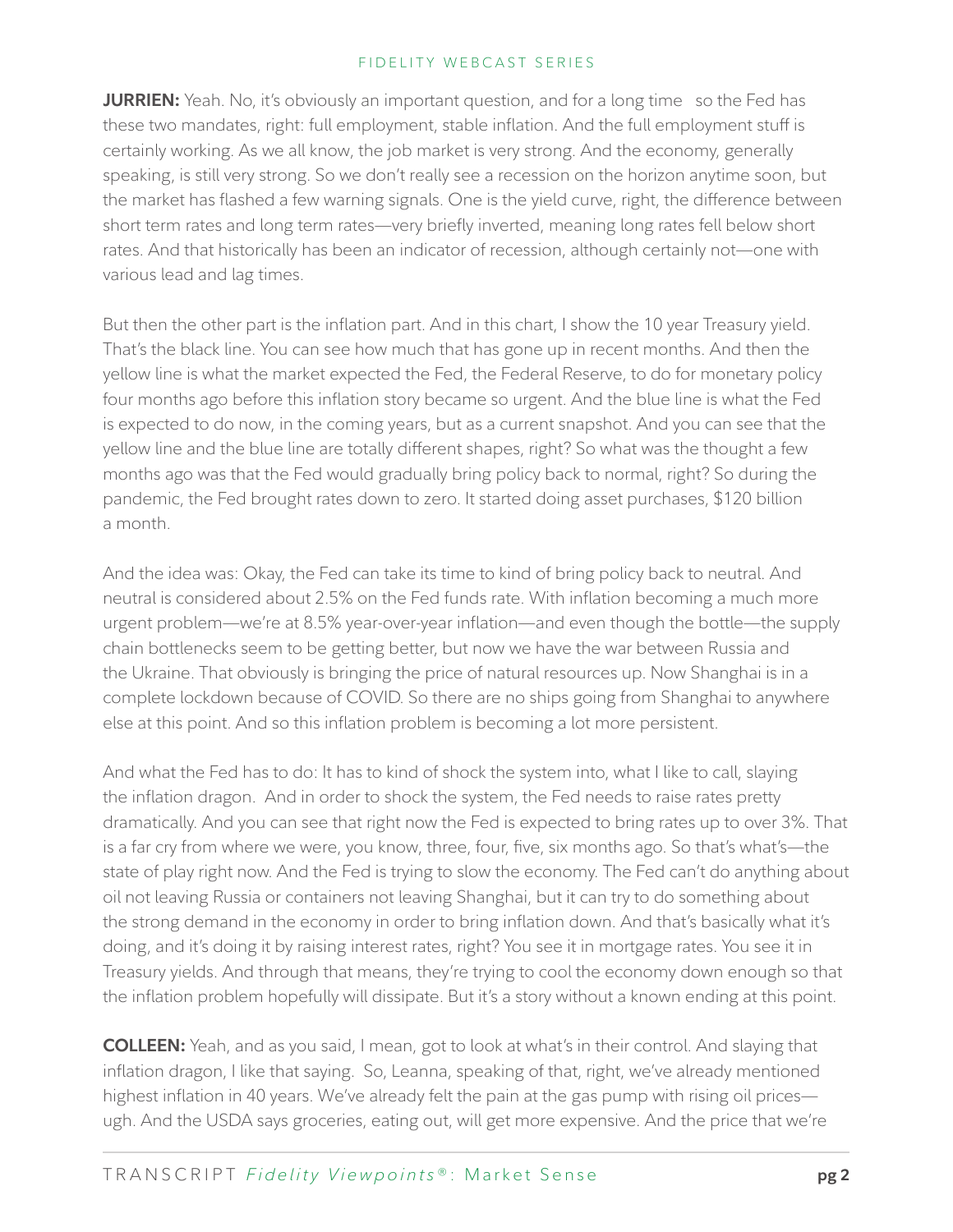all paying for everyday items, as Jurrien mentioned, it rose 8.5% in March. It's no small amount. We all want to be protecting the money we have. So it's understandable if investors are nervous, given all of this. So why does inflation matter to our financial plan?

**LEANNA:** Yes, thank you. And 8.5% end of March—historically high—and we're feeling and seeing this everywhere. So it's one of the key risks that we help our clients plan for, and it's a critical component to our analysis that we do. And the reason why is: Inflation impacts our purchasing power, and it impacts the future value of our money.

So we talk a lot to our clients about protecting the lifestyle they want—and lifestyle in retirement or the lifestyle that you want for your future retirement, so protecting your ability to spend and spend on what you want, if it's ability to travel, dine out, spend at the grocery store, college for children or grandchildren. Sitting in a client meeting a couple weeks ago, a client shared one of their longerterm goals is to help their grandchildren for college. And when they went to college—they went to a private university—it was \$15,000. Now we know college is upsides of 40, \$50,000. So although we're in a historically high inflationary period today, inflation is always a risk that we help our clients navigate.

So there are different ways that we can combat inflation, and I know we'll get into that later on. But I'd just say, we may not be able to avoid inflation completely, but there are steps that we can take to add that protection to your portfolio and start protecting your lifestyle for that future purchasing power, and it's just things that we can do to help mitigate some of the impact that can have on inflation on your goals.

**COLLEEN:** Yeah. No, and before we get to the how to protect those plans and the steps that you mentioned, Leanna, Jurrien, I want to turn back to you. Can you give us some historical perspective on how these different periods of inflation have affected the markets of investors in the long run?

**JURRIEN:** Yes, absolutely. So in this chart, I show kind of like the menu of basically most investable asset classes. And I show what we think about as risk on the horizontal access, which is actually the annualized volatility—maybe slightly different way to think about risk than what most people would think about, which is a loss of capital, but volatility is one way to think about this. And on the vertical axis is the annualized return. And this chart goes back 70 years, so it gives a good representation of what the risk/return characteristics have been of various asset classes.

And the average inflation rate, historically, is around 3, 3.5%. That is the horizontal line. And, of course, as investors, we want to be above that line, right? We want the return on our portfolios to be positive not only in nominal terms, obviously, but also in real terms so that we are maintaining our purchasing power. And generally speaking, the stock market is well above that line so—the stock—equities is a good [Indiscernible 0:13:15] of inflation protection because you have growth and you have the compounding of that growth. Bonds, historically, have been good as well, but of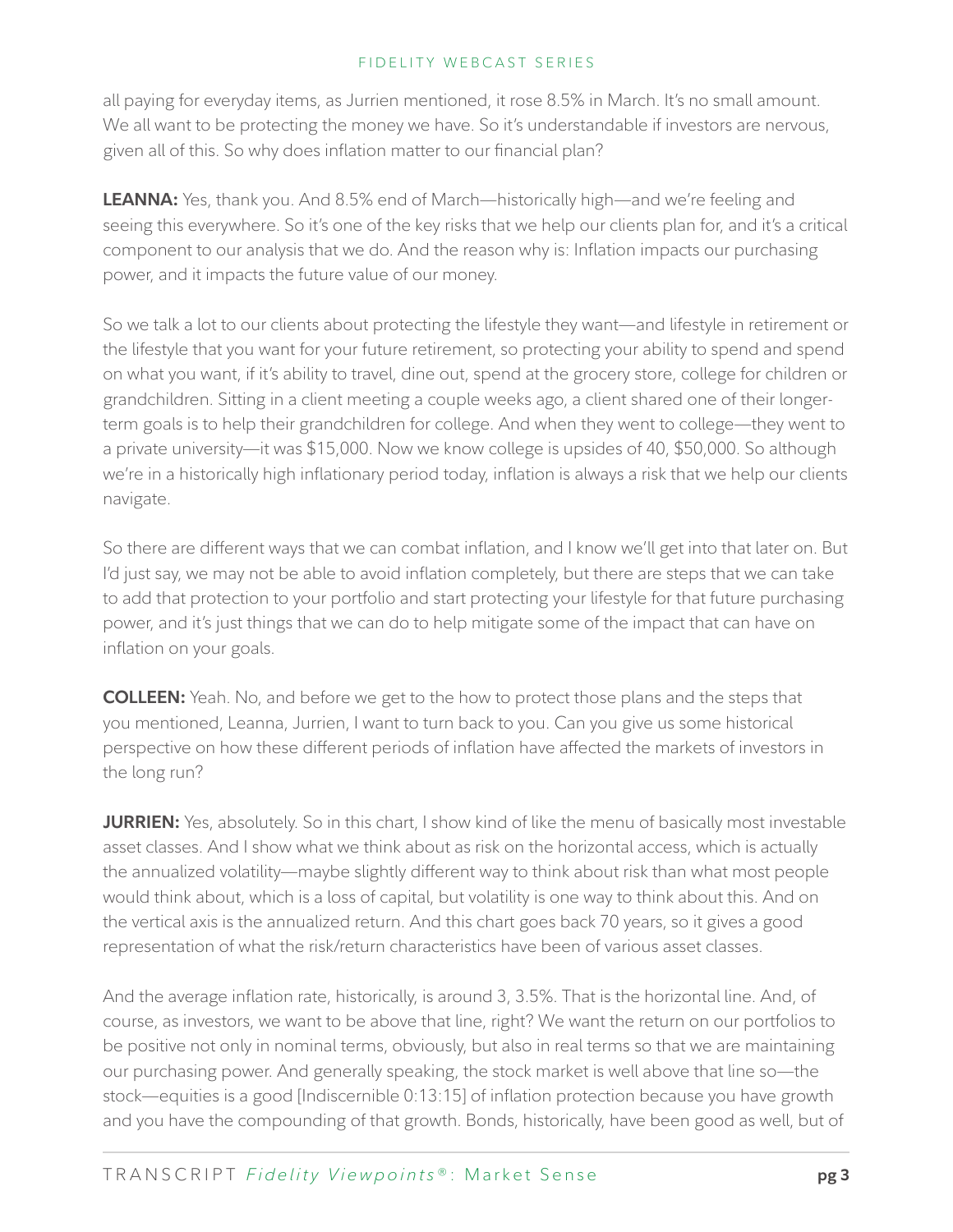course in the last few years, they have not been. The real yield has been negative. It's getting a lot less negative now. And actually, the 10-year yield is now at about a zero real yield. So they tend to be above that line, but in recent history, they have not been.

And then you get into other asset classes like commodities, which are very, very volatile. You can see them kind of at the bottom right there. So commodities tend to not be an all-weather asset, but they certainly are good assets during inflationary periods like we see today. So certainly in the last, you know, couple of years, commodities have done extremely well. So the reason I'm showing this chart is because a lot of us think in terms of a 60/40 index or model, right? You've got 60% stocks, 40% bonds. And during periods of low inflation, like the last 20 years, the 40 of that 60/40 tends to have a negative correlation to the 60.

So even if bonds don't give you a lot of yield, which they certainly don't—although they're becoming more competitive almost by the day—at least they give you that insurance that if the 60 goes down, the 40 goes up. But that only tends to work during periods of low inflation. During periods of above average inflation—and of course, the '70s comes to mind. I think we're not in the '70s, but periods of higher inflation tend to produce a positive correlation between the 60 and the 40.

And so what I've done here is I've highlighted the 60/40, which you can see is right on that curve, which is kind of like an efficient frontier, right? So in other words, you're getting a good amount of return for an appropriate amount of risk or volatility. But then I just kind of did a back-of-theenvelope exercise. And in that 60/40, I added more value stocks, which tend to be good inflation hedges, historically. And on the 40 side, I took out some of the bonds and put in TIPS, for instance, a little cash, some high yield bonds, which tend to have a higher yield than treasuries and a lower maturity, a lower duration, so that makes them a little bit more, kind of, interest rate proof, if you will.

And I added some commodities and some gold, and you can see that that kind of inflation, 60/40—which is not portfolio, it's just a back-of-the-envelope-index that I created—tends to produce a little bit more volatility, but also more return. So I think when we think about inflationproofing our portfolio, I think part of the task is to just think more creatively about what goes into 60 and what goes into 40. And obviously, folks like Leanna are very well equipped to do exactly that.

**COLLEEN:** Yeah, and on that note, Jurrien, that diversification between the 60/40, Leanna, let's turn to you now because we wanted to talk about some of those things that investors should be thinking about with the higher levels of inflation. And speaking to what Jurrien just said, can you add to that?

**LEANNA:** Yeah, thank you. So it comes down to really looking at that investment mix as a whole and evaluate where you stand. We put this chart up a lot, but left to right it shows the different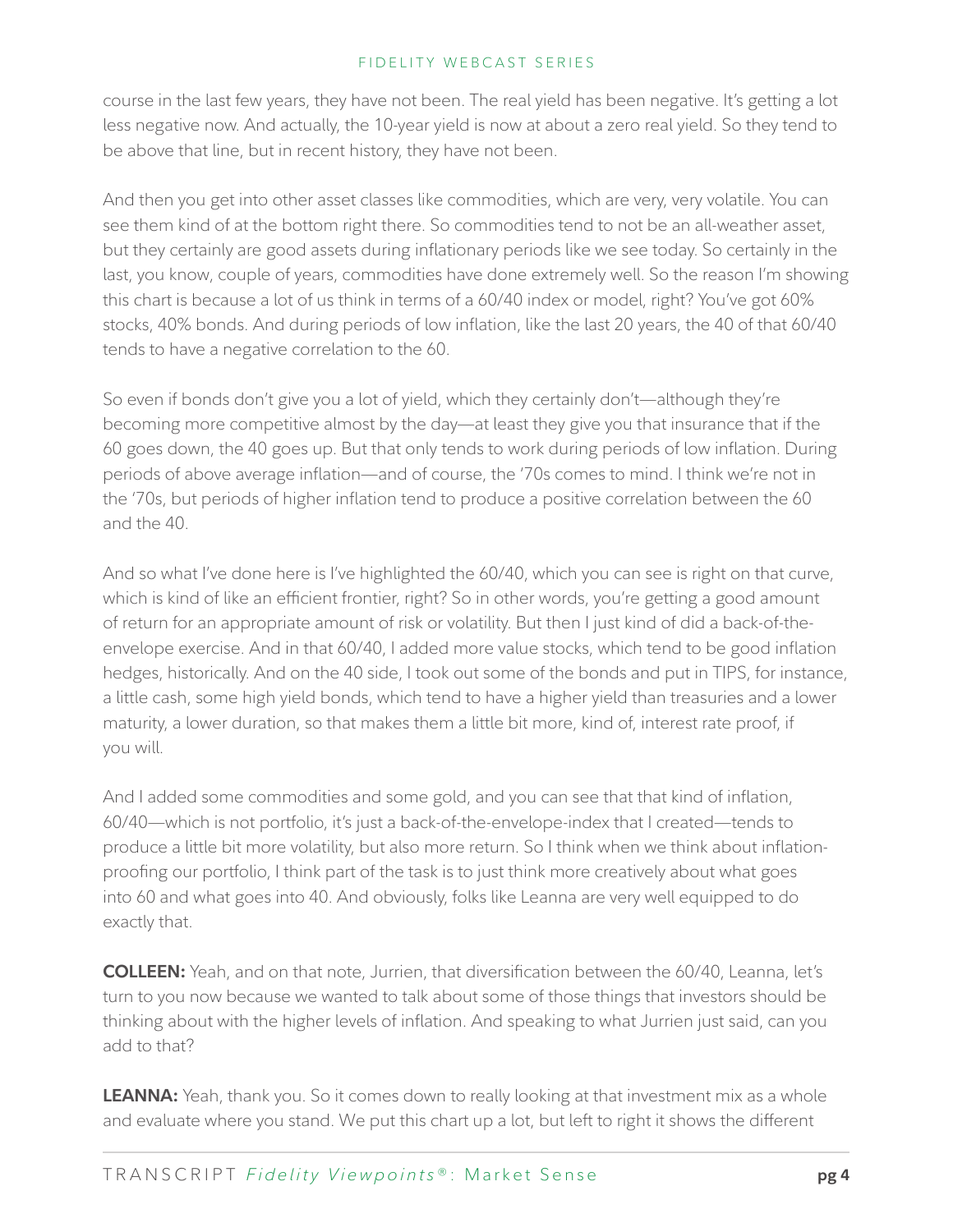types of asset allocation we have. And this is the foundation of the plans and how we work with our clients. First, before inflation—that's a big part of this—but it comes down to building that portfolio that's aligned with you, so your risk tolerance, your time horizon, the goals that you have, your financial picture. And you can see left to right here it goes from a conservative allocation to aggressive growth.

So we speak to the power of a diversified portfolio, and we speak often of how having that diversification broken down between the different asset classes—you can see the colors here: stocks, bonds, and cash. Stocks—I'll use as an example in a moment—are the blue. But having the diversification really helps manage and spread out the risk that we can feel, especially in times of market volatility and the ups and downs that we can feel and see. But also the power of a diversified portfolios does help with inflation, as Jurrien was just mentioning, combatting that over time. So the equity component of a diversified portfolio—Jurrien just pointed out—equities will keep pace with inflation more so than some of the other vehicles.

But we work with clients to first break down: What is most prudent for you to be in based on the goals that you have in your financial picture? But how could we also potentially reallocate some of the investments? We'll say that 60/40, again, as an example. How can we break down the different types of stocks, the different types of bonds or certain investments that we know may stand up better than others when it comes to inflation?

Just the last thing I'd say before we break down the how: I think for those that are longer to retirement or longer to the need to start using their money—so let's say those are 20, 30-plus years away from retirement—typically your growth, if it's 70/30, 60/40, but your diversified growth portfolio is going to keep up with inflation over time. For retirees or those in more of a conservative investment mix, they may be exposed today to that higher inflationary risk. So adding different types of inflationary resistant vehicles to your portfolio can help mitigate that. And then also those in retire—who are retired today, they also benefit from things like inflationary adjusted income, such as Social Security or defined benefit pension in addition to what your portfolio has. But adding inflation resistant investments and diversifying across may help reduce the risk.

**COLLEEN:** Yeah, so I want to dig into that a little bit, Leanna, in terms of: What kinds of investments are you actually talking about? And Jurrien had mentioned TIPS, for instance. So let me ask you to define some of the financial terms we're hearing—because in the headlines, there's a ton of things going on, and it's a lot to take in—and then would love to hear the impact on those closer to or in retirement, as you just said.

**LEANNA:** Yes. So here we bolded out the different types of inflation resistant investments. And I know Jurrien had just listed them out on his back-of-the-envelope example, and we put these here just to help define them. So first, there are equity investments to consider, so that could be commodities, commodity producing equities like energy or material. There are value stocks. So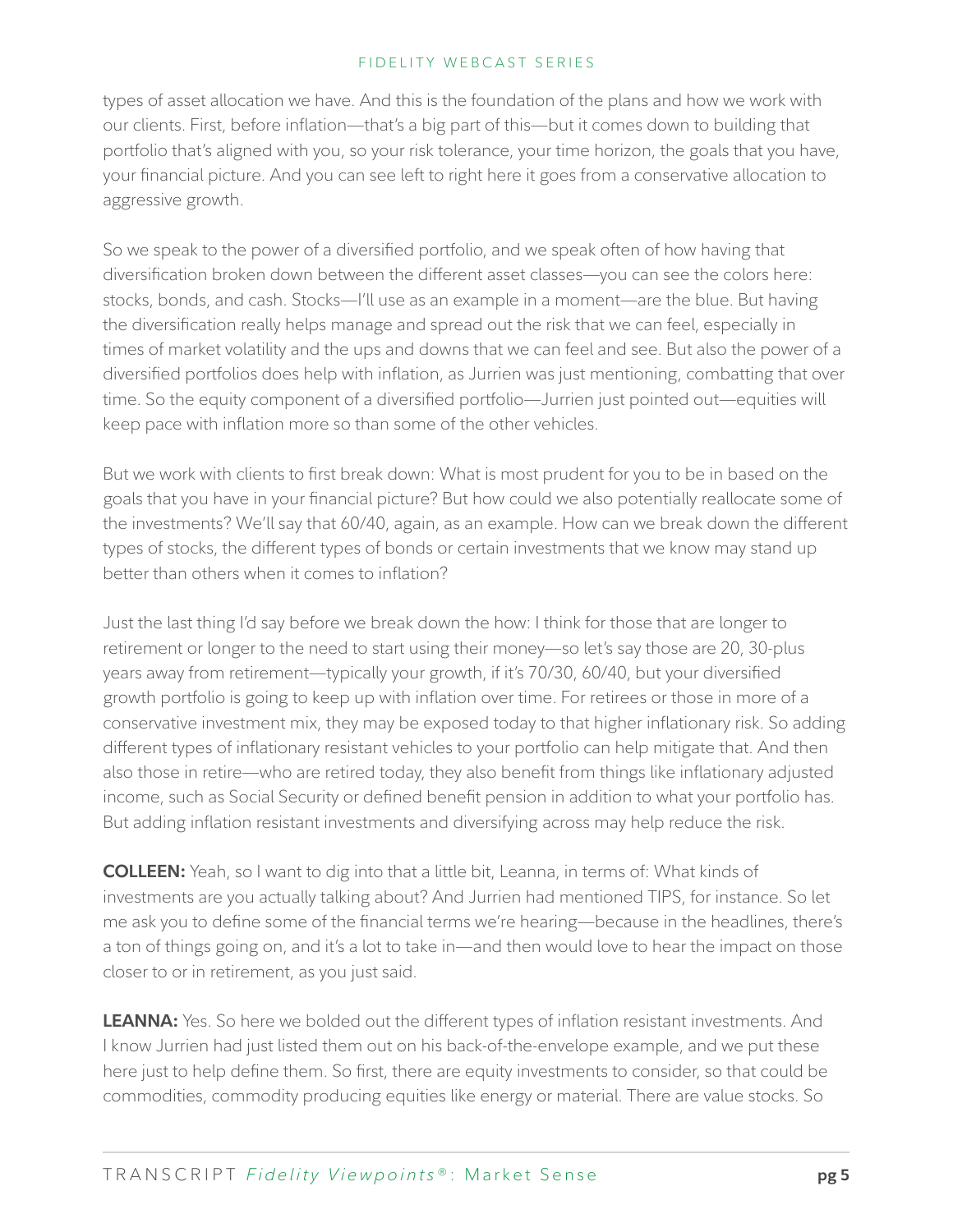those can be our growth stocks that often can pay a dividend. They're the value companies we speak on.

There's US and international stock as well as real estate investment trusts, REITS. Those have typically fared well in inflationary periods. A REIT—a little bit of a financial term there—but it's a company that owns—operates financial income producing properties, so think like apartment buildings or hotels or retail centers that have an income stream kicking off of it. So there are six investments. We just mentioned TIPS. TIPS stands for—and that's a lot in the headlines—Treasury Inflation Protected Securities. They are bonds whose principal and interest rate payments are designed to ride along with what inflation is doing. TIPS also is a great way to help protect the value of other fixed income portions that you may have in your portfolio.

Lastly—we talked about this—gold. So commodity historically has been an effective hedge against extreme inflation, but we have seen that it doesn't have the compounding returns and through different times has been relatively flat. So that's why I think it's important to keep in mind, for those in retirement or close to retirement: The fundamentals of investing go back to that diversified portfolio and making sure that you have that healthy mix of stocks, bonds, and short term investments. And then we can make these subtle tweaks to help reallocate the underlying investments to be more of those inflationary resistant type of investments.

**COLLEEN:** Yeah, the healthy mix is really important. So, Jurrien, Leanna talked a lot about those types of investments and a good start on equities. But let's get to your perspective as well here. What are you seeing? And what should investors be thinking about, given the latest market moves?

**JURRIEN:** Yeah, so the market—the stock market, I think, requires a little bit of patience at this point. There are times when there are a lot of tailwinds—it's like being out on a boat—and there are times when those tailwinds are not as strong or even turn into headwinds. So for instance, last year, we had 50% earnings growth in the stock market, in part because of the rebound from the pandemic lockdowns. On top of that, the liquidity environment was very, very ample, right? The Fed was buying bonds. Interest rates were super low. The 10 year Treasury was at 1%. It's now at almost 3%. There were lots of tailwinds and the market went up a lot, right? In the last two years until this year, the S&P was up about 116% from the lows in March of 2020.

At this point, though, earnings growth is still positive. It's expected—we're in earning season actually right now and so far, so good. Earnings are expected to grow at about 10% this year. So that's still good. It's not 50%, but it's better than nothing. But the liquidity environment is—you know, that tide is going back out. So as the cost of capital rises for everyone, it does for the stock market or for the companies in the stock market as well. That doesn't mean the market goes down, but it does mean that you have less of a tailwind from earnings and you no longer have that tailwind of valuations benefiting from an increase in liquidity. So, to me, it suggests that the markets are going to be in a holding pattern for a while, which is actually fairly typical during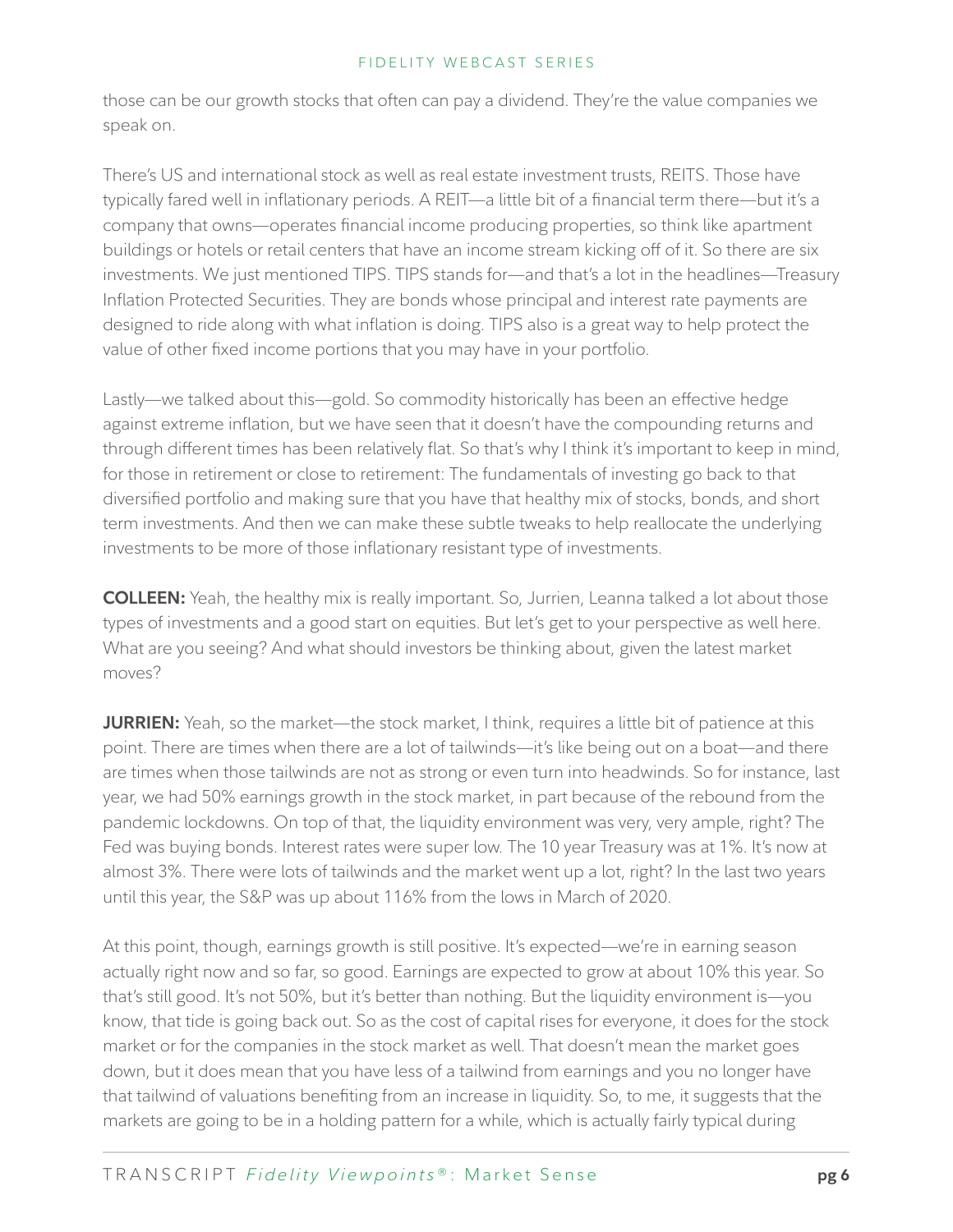periods when the Fed is tightening policy. So I think for investors, some patience is called for here in the stock market.

**COLLEEN:** For sure. Patience is key. Well, it looks like 20 minutes has flown by pretty fast with both of you, so thank you both, as always. And to those in the audience, if you have questions about making a financial plan or staying on track, Fidelity can help. And you can always call us, go online, or go to our website, download Fidelity's app to learn more.

And again, thanks—huge thanks—to both Fidelity's Jurrien Timmer and Leanna Devinney. Great to see you both again. And next week, we will take a fresh look at the news, the markets, and what's affecting your money. Hope to see you then. And last, speaking of investments, remember Earth Day is this Friday and the theme is Invest in Our Planet. So have a great rest of your week.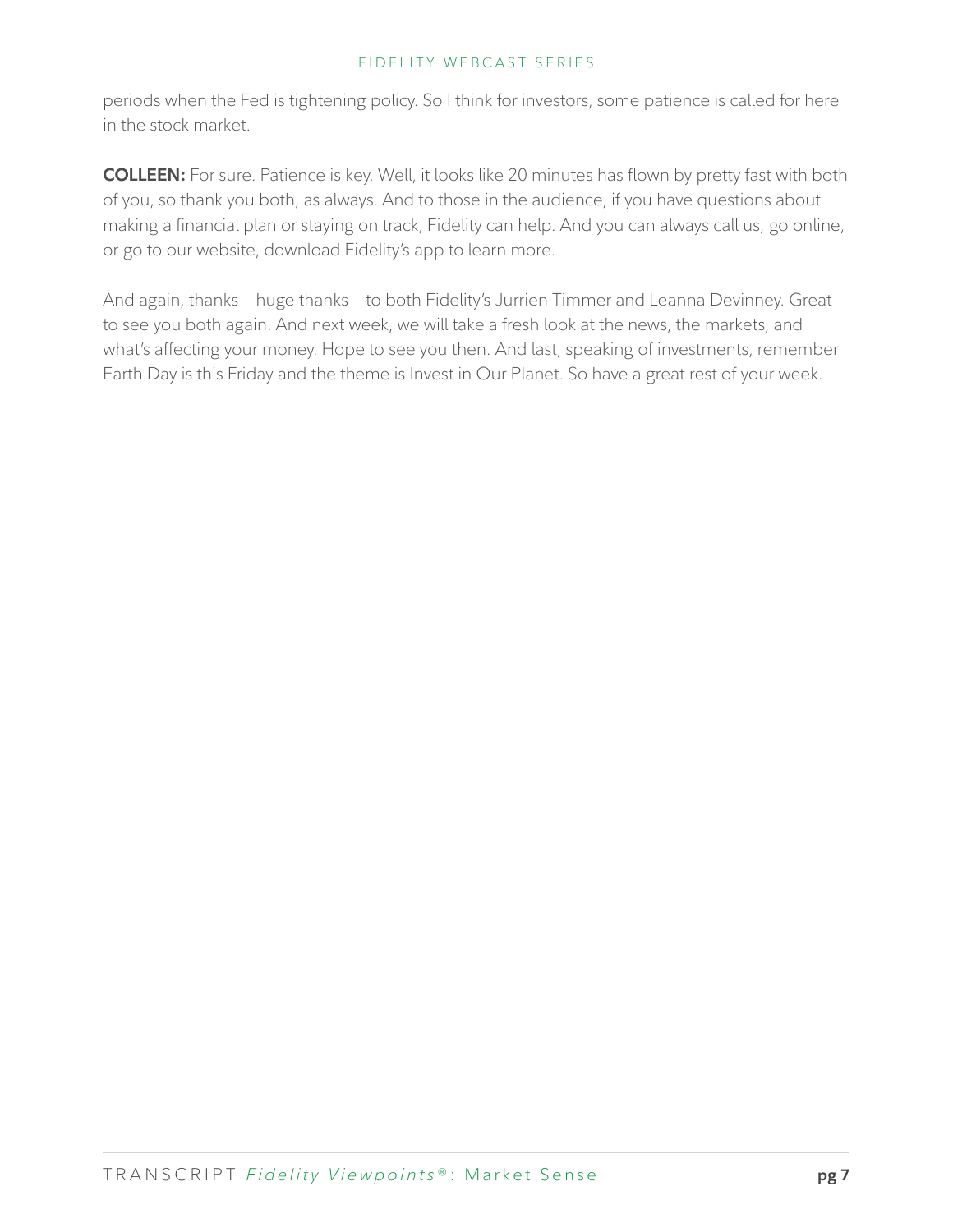#### **Additional information for Asset Allocation:**

Asset mix performance figures are based on the weighted average of annual return figures for certain benchmarks for each asset class represented. Historical returns and volatility of the stock, bond, and short-term

asset classes are based on the historical performance data of various indexes from 1926 through the most recent year-end data available from Morningstar. Domestic stocks represented by S&P 500 1926—1986, Dow Jones U.S. Total Market 1987– most recent year end; foreign stock represented by S&P 500 1926—1969, MSCI EAFE 1970—2000, MSCI ACWI Ex USA 2001—most recent year end; bonds represented by U.S. intermediate-term bonds 1926—1975, Barclays U.S. Aggregate Bond 1976—most recent year end; short term represented by 30-day U.S. Treasury bills 1926—most recent year end. It is not possible to invest directly in an index. Although past performance does not guarantee future results, it may be useful in comparing alternative investment strategies over the long term. Performance returns for actual investments will generally be reduced by fees and expenses not reflected in these investments' hypothetical illustrations. Indexes are unmanaged. Generally, among asset classes, stocks are more volatile than bonds or short-term instruments and can decline significantly in response to adverse issuer, political, regulatory, market, or economic developments. Although the bond market is also volatile, lower-quality debt securities, including leveraged loans, generally offer higher yields compared with investment-grade securities, but also involve greater risk of default or price changes. Foreign markets can be more volatile than U.S. markets due to increased risks of adverse issuer, political, market, or economic developments, all of which are magnified in emerging markets.

Information presented herein is for discussion and illustrative purposes only and is not a recommendation or an offer or solicitation to buy or sell any securities. Views expressed are as of the date indicated, based on the information available at that time, and may change based on market and other conditions. Unless otherwise noted, the opinions provided are those of the speakers and not necessarily those of Fidelity Investments or its affiliates. Fidelity does not assume any duty to update any of the information.

To the extent any investment information in this material is deemed to be a recommendation, it is not meant to be impartial investment advice or advice in a fiduciary capacity and is not intended to be used as a primary basis for you or your clients' investment decisions. Fidelity and its representatives may have a conflict of interest in the products or services mentioned in this material because they have a financial interest in them and receive compensation, directly or indirectly, in connection with the management, distribution, or servicing of these products or services, including Fidelity funds, certain third-party funds and products, and certain investment services.

#### **Investing involves risk, including risk of loss.**

#### **Past performance is no guarantee of future results.**

**All indexes are unmanaged, and performance of the indexes includes reinvestment of dividends and interest income, unless otherwise noted. Indexes are not illustrative of any particular investment, and it is not possible to invest directly in an index.** 

The S&P 500® Index is a market capitalization–weighted index of 500 common stocks chosen for market size, liquidity, and industry group representation to represent U.S. equity performance. S&P and S&P 500 are registered service marks of Standard & Poor's Financial Services LLC. You cannot invest directly in an index.

#### **Diversification and/or asset allocation do not ensure a profit or protect against loss.**

Stock markets are volatile and can fluctuate significantly in response to company, industry, political, regulatory, market, or economic developments. Investing in stock involves risks, including the loss of principal.

Foreign markets can be more volatile than U.S. markets due to increased risks of adverse issuer, political, market, or economic developments, all of which are magnified in emerging markets. These risks are particularly significant for investments that focus on a single country or region.

In general, the bond market is volatile, and fixed income securities carry interest rate risk. (As interest rates rise, bond prices usually fall, and vice versa. This effect is usually more pronounced for longer-term securities). Fixed-income securities also carry inflation risk, liquidity risk, call risk, and credit and default risks for both issuers and counterparties. Lower-quality fixed-income securities involve greater risk of default or price changes due to potential changes in the credit quality of the issuer. Foreign investments involve greater risks than U.S. investments, and can decline significantly in response to adverse issuer, political, regulatory, market, and economic risks. Any fixed-income security sold or redeemed prior to maturity may be subject to loss.

High-yield/non-investment-grade bonds involve greater price volatility and risk of default than investment-grade bonds.

Dollar-cost averaging does not assure a profit or protect against loss in declining markets. For the strategy to be effective, you must continue to purchase shares in both market ups and downs.

Increases in real interest rates can cause the price of inflation-protected debt securities to decrease.

Changes in real estate values or economic conditions can have a positive or negative effect on issuers in the real estate industry.

Value stocks can perform differently from other types of stocks and can continue to be undervalued by the market for long periods of time.

The gold industry can be significantly affected by international monetary and political developments such as currency devaluations or revaluations, central bank movements, economic and social conditions within a country, trade imbalances, or trade or currency restrictions between countries. Fluctuations in the price of gold often dramatically affect the profitability of companies in the gold sector. Changes in the political or economic climate, especially in gold producing countries such as South Africa and the former Soviet Union, may have a direct impact on the price of gold worldwide. The gold industry is extremely volatile and investing directly in physical gold may not be appropriate for most investors. Bullion and coin investments in FBS accounts are not covered by either the SIPC or insurance "in excess of SIPC" coverage of FBS or NFS. The commodities industry can be significantly affected by commodity prices, world events, import controls, worldwide competition, government regulations, and economic conditions.

Fidelity Wealth Services provides non-discretionary financial planning and discretionary investment management through one or more Portfolio Advisory Services accounts for a fee.

Advisory services offered by Fidelity Personal and Workplace Advisors LLC (FPWA), a registered investment adviser. Discretionary portfolio management services provided by Strategic Advisers LLC (Strategic Advisers), a registered investment adviser. Brokerage services provided by Fidelity Brokerage Services LLC (FBS), and custodial and related services provided by National Financial Services LLC (NFS), each a member NYSE and SIPC. FPWA, FBS, and NFS are Fidelity Investments companies.

The CFP® certification is offered by the Certified Financial Planner Board of Standards Inc. ("CFP Board"). To obtain the CFP® certification, candidates must pass the comprehensive CFP® Certification examination, pass the CFP® Board's fitness standards for candidates and registrants, agree to abide by the CFP Board's Code of Ethics and Professional Responsibility, and have at least three years of qualifying work experience, among other requirements. The CFP Board owns the certification mark CFP® in the United States.

Fidelity does not provide legal or tax advice. The information herein is general and educational in nature and should not be considered legal or tax advice. Tax laws and regulations are complex and subject to change, which can materially impact investment results. Fidelity cannot guarantee that the information herein is accurate, complete, or timely. Fidelity makes no warranties with regard to such information or results obtained by its use and disclaims any liability arising out of your use of, or any tax position taken in reliance on, such information. Consult an attorney or tax professional regarding your specific situation.